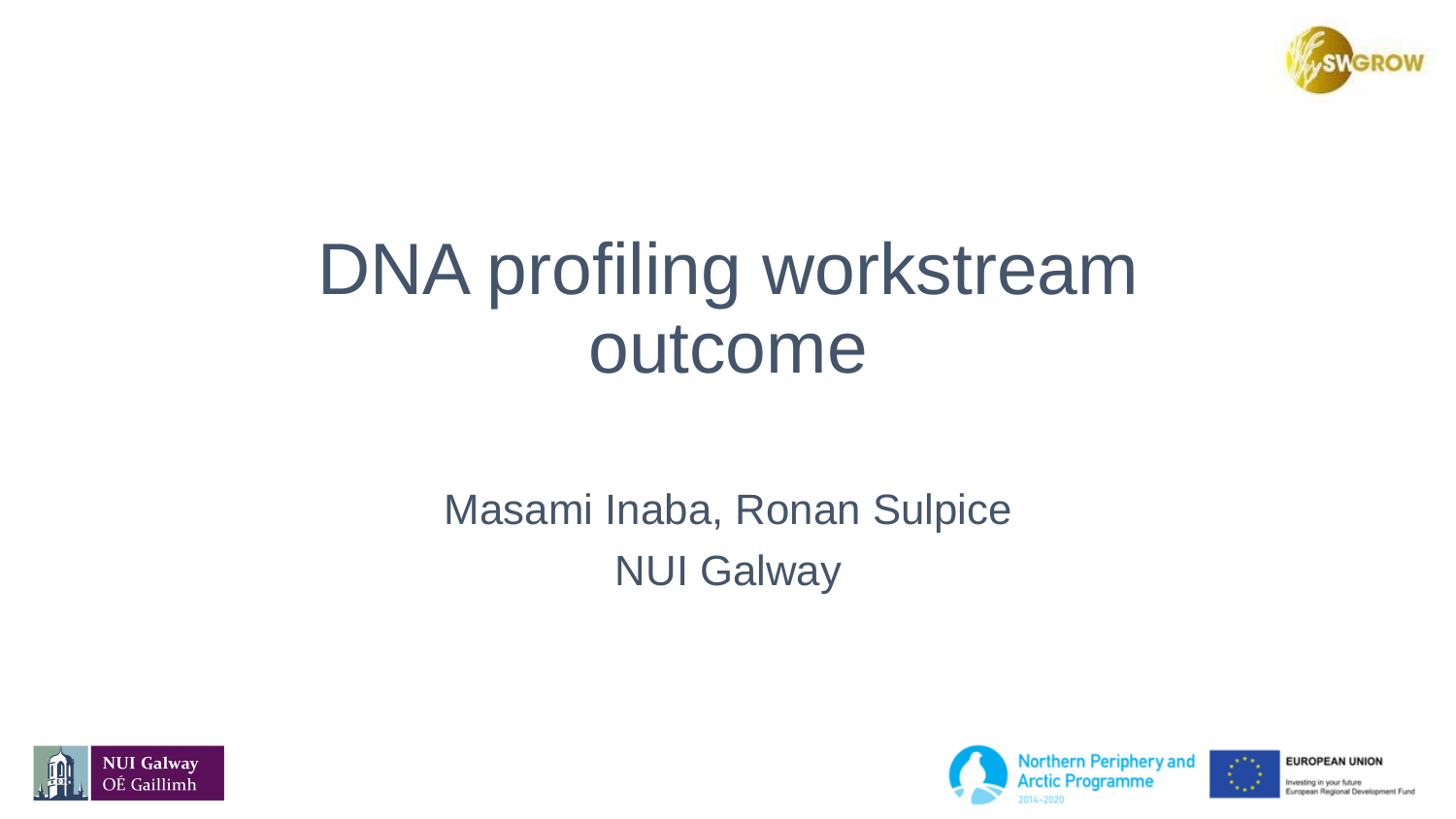

## **Topics**

- 1. DNA markers for geographic provenance as a tool for branding of high quality seaweeds from the NPA regions
- 2. Metabarcoding assay for identification of commercial seaweed species worldwide





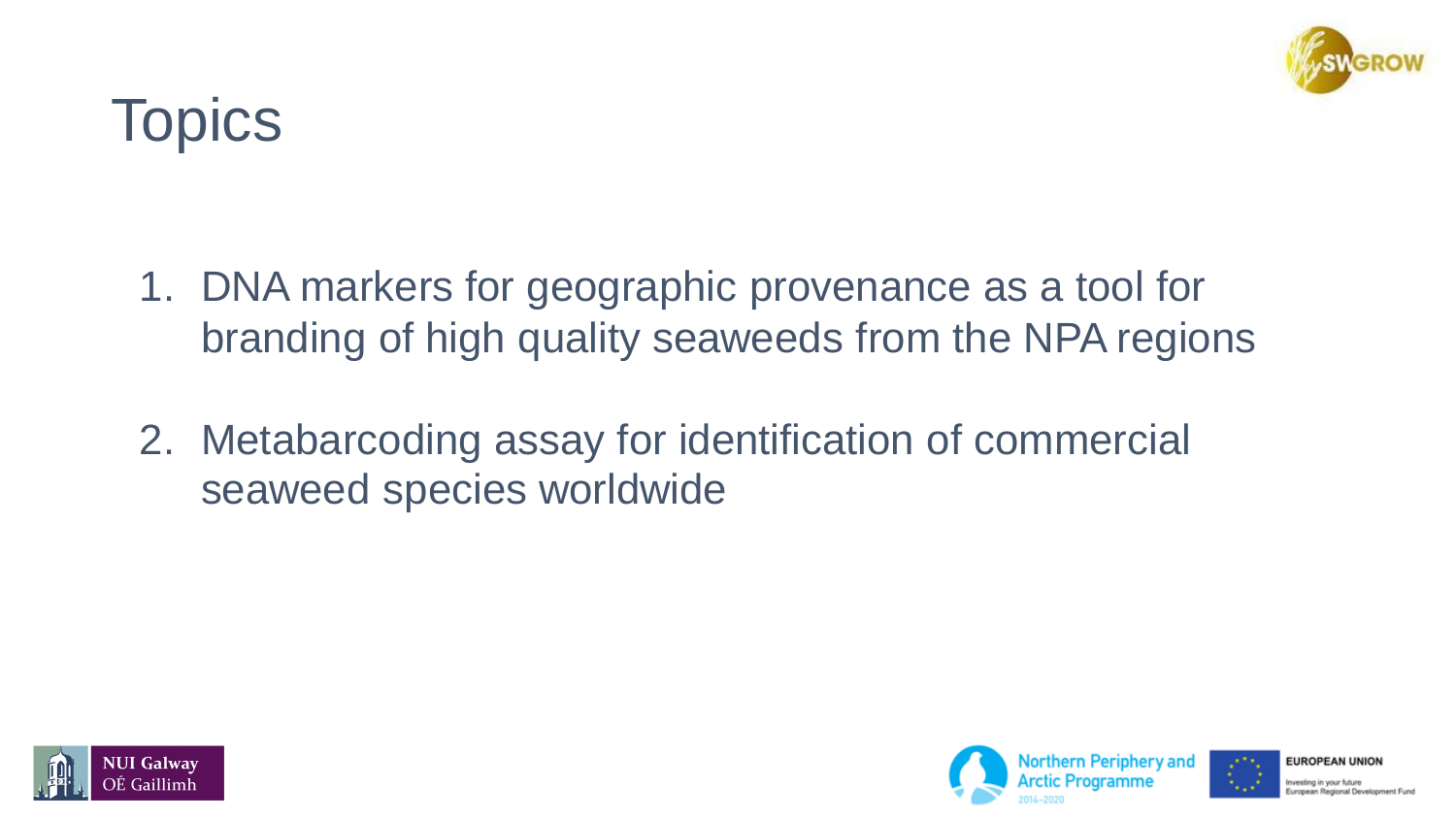

### DNA markers for geographic provenance

Aim: Branding seaweeds via creating a seaweed label based on geographical origin, and ensure traceability

What we need: A tool to determine seaweed geographic provenance and species identity

Such tool could also be used to monitor invasion of alien strains / effects of climate change on the diversity of seaweed populations.





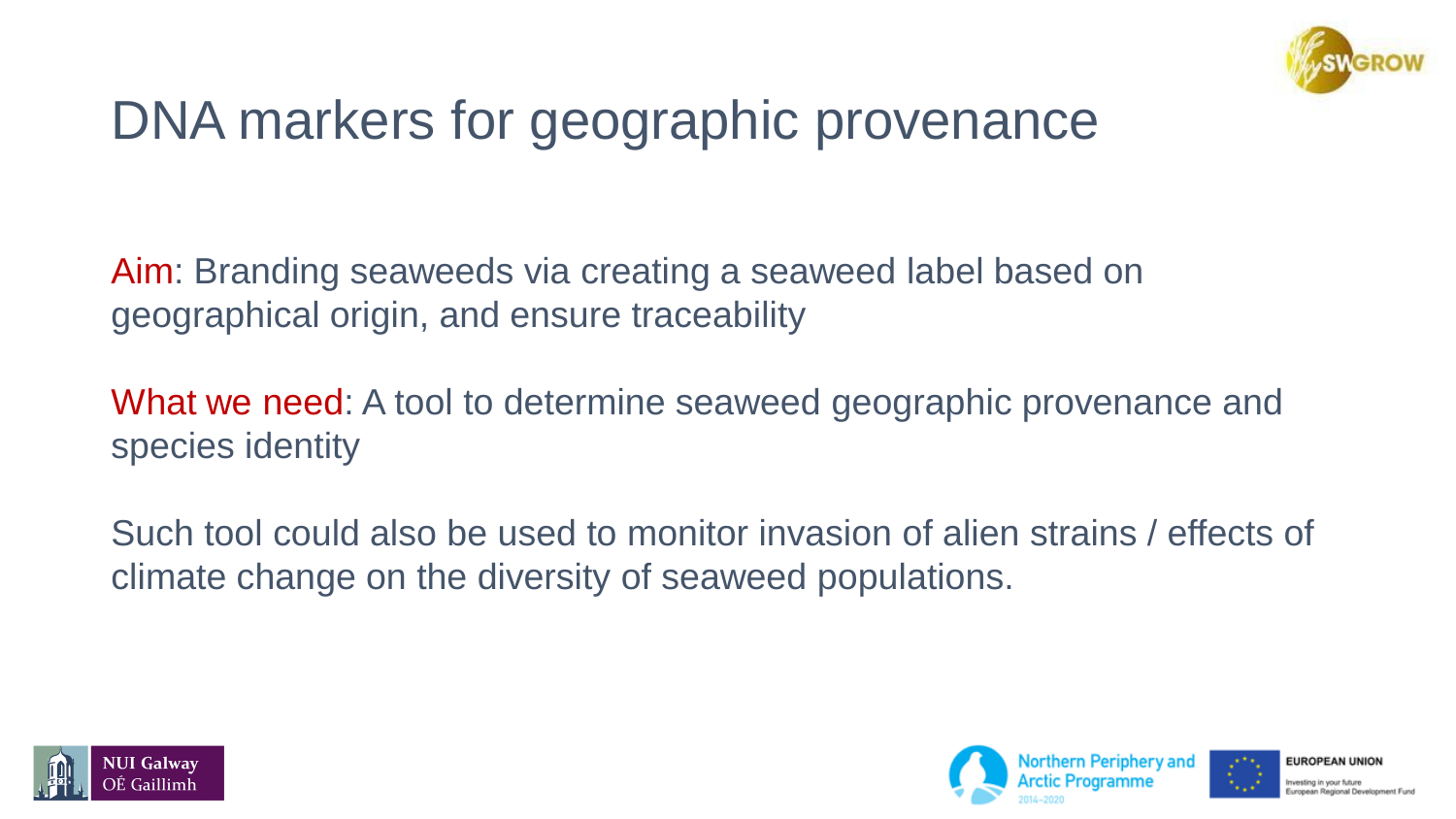

### **Strategy**

(1) Assembly of reference genomes

(2) Next generation sequencing (NGS) of individuals collected from various sites in the NPA regions

(3) Identification of country-specific single nucleotide polymorphisms (SNPs)

(4) Design of assays to detect the SNPs





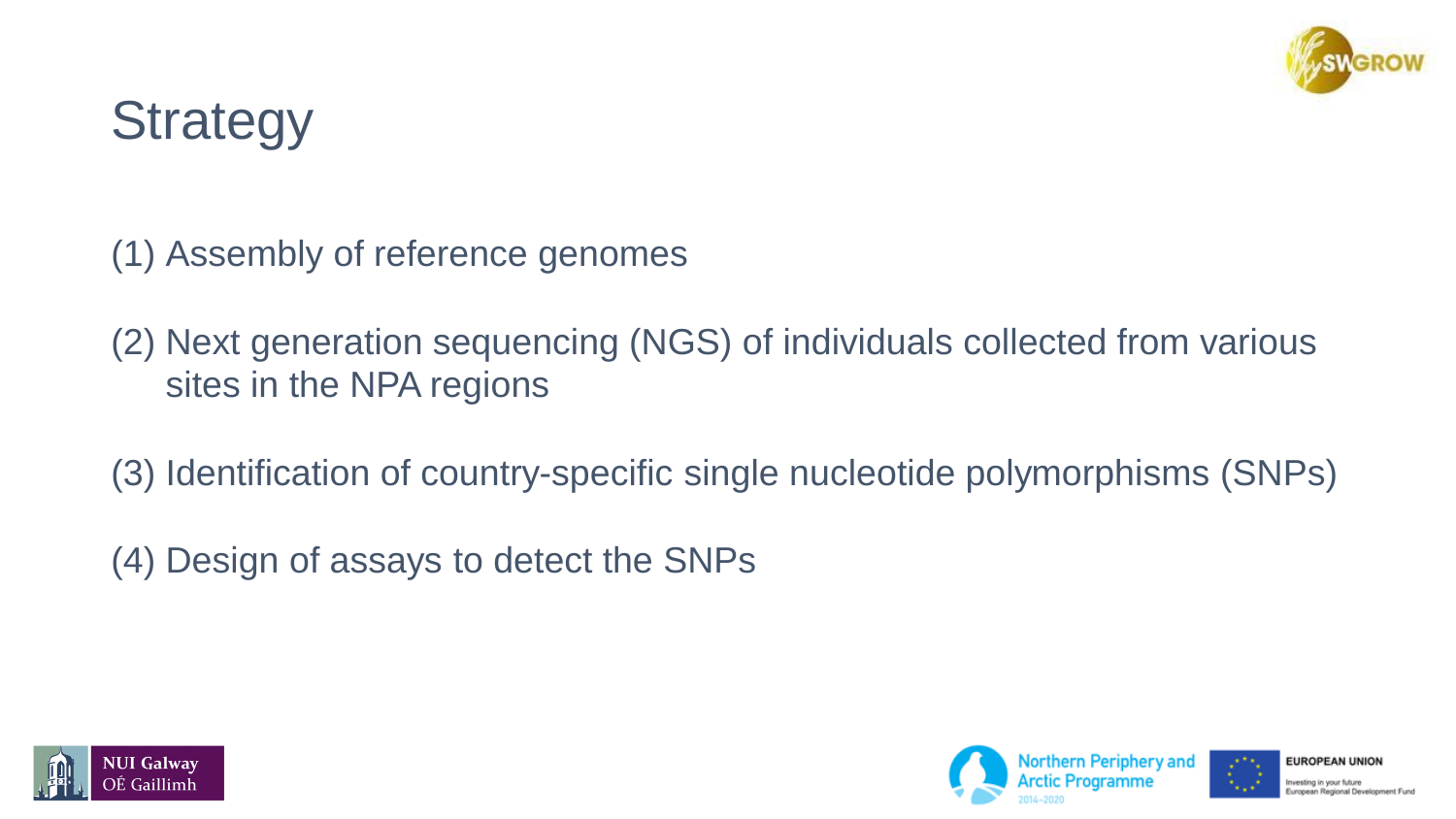

#### *Alaria esculenta*





Individuals collected from 12 sites

An individual from Oyragjógv, FRO, was used to assemble reference genomes





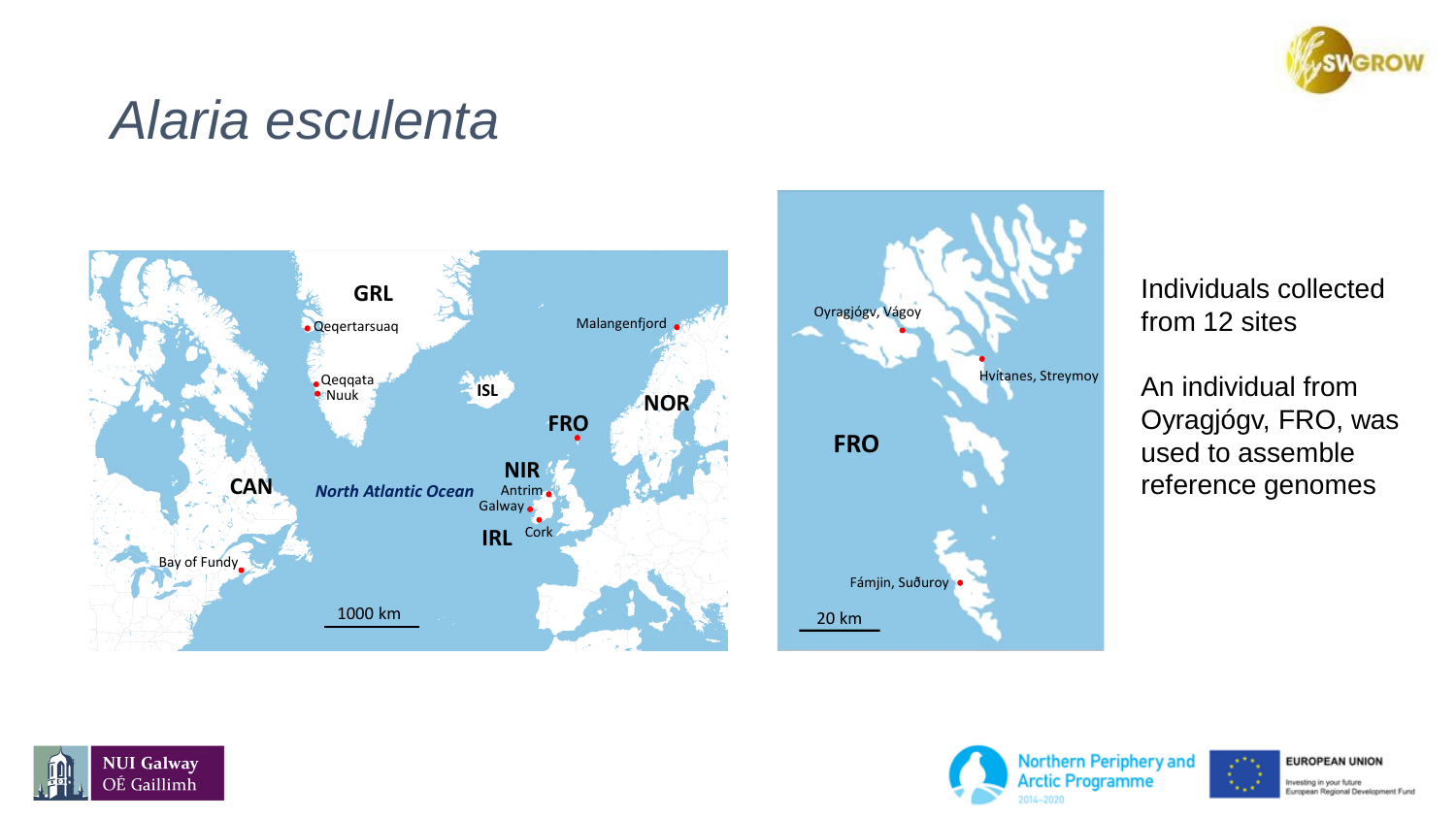

#### *Palmaria palmata*





Individuals collected from 12 sites

Attempts to assemble reference genomes unsuccessful so far due to heterozygosity





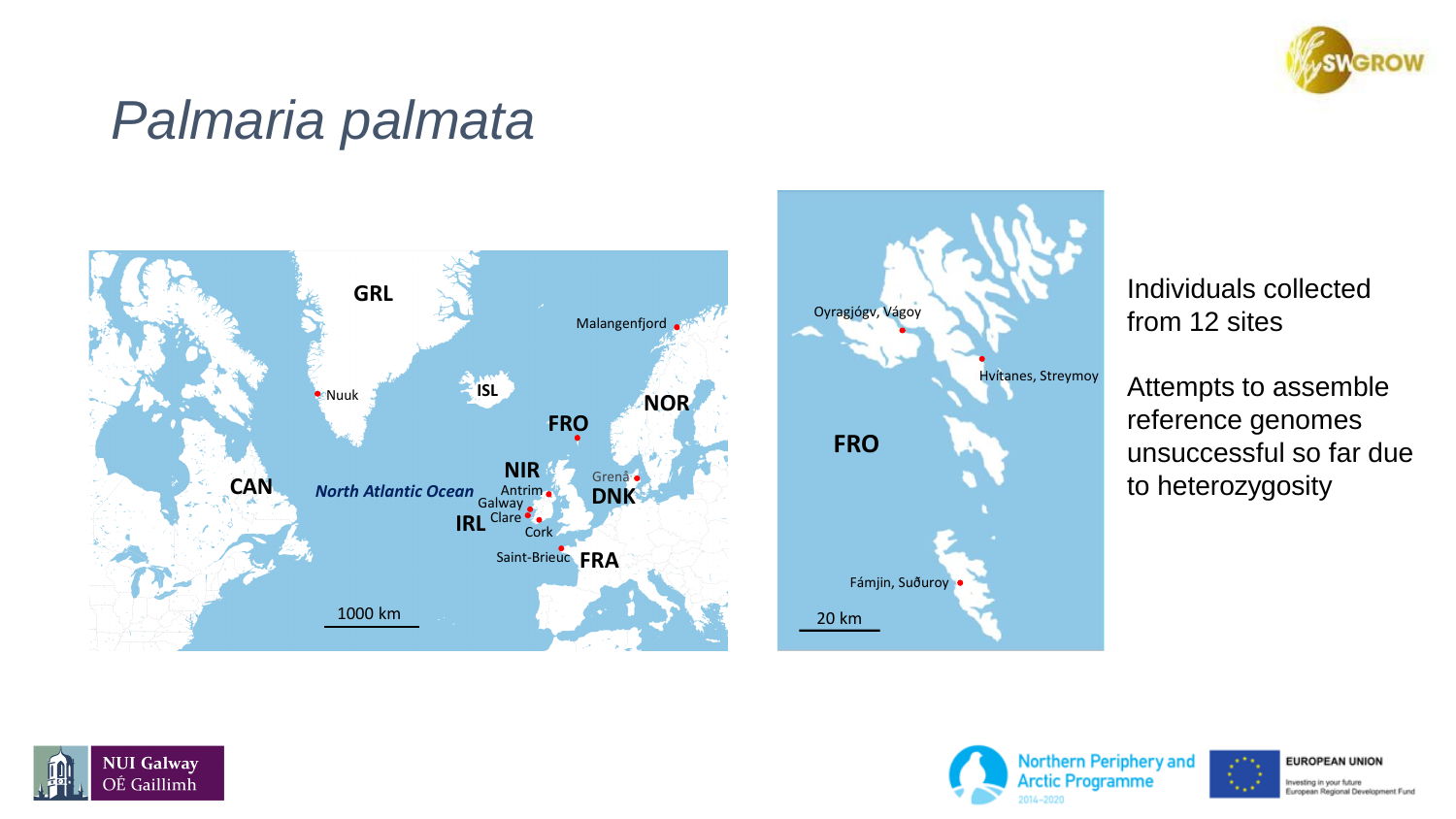

#### Life cycle of kelp

Sporophyte was used for reference genome assembly







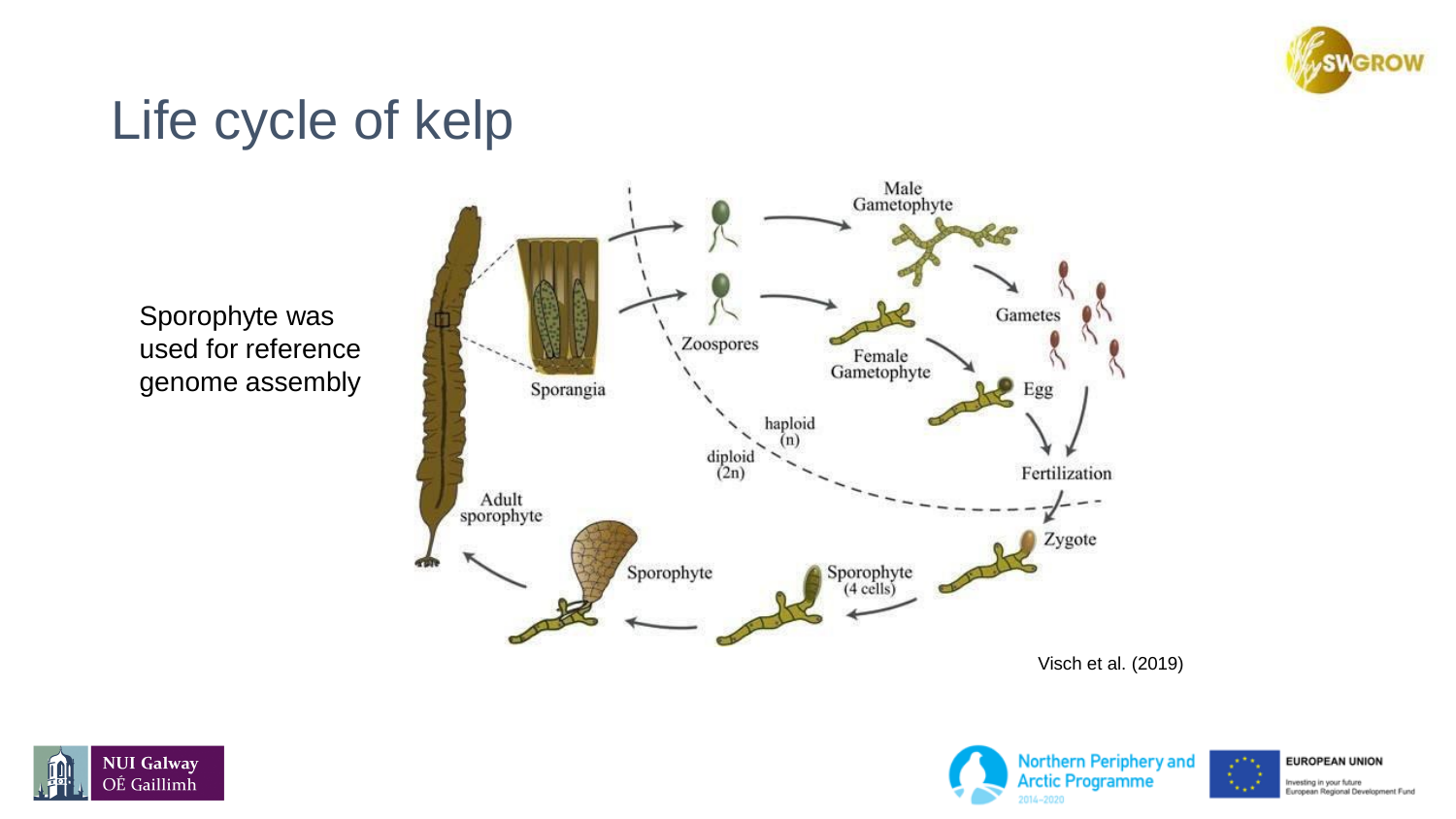#### Life cycle of *Palmaria palmata*

Mature fronds are either male haploid or sporophytes, the latter of which can be homo or heterozygous.

 $\rightarrow$  Find haploid individuals using flow cytometry



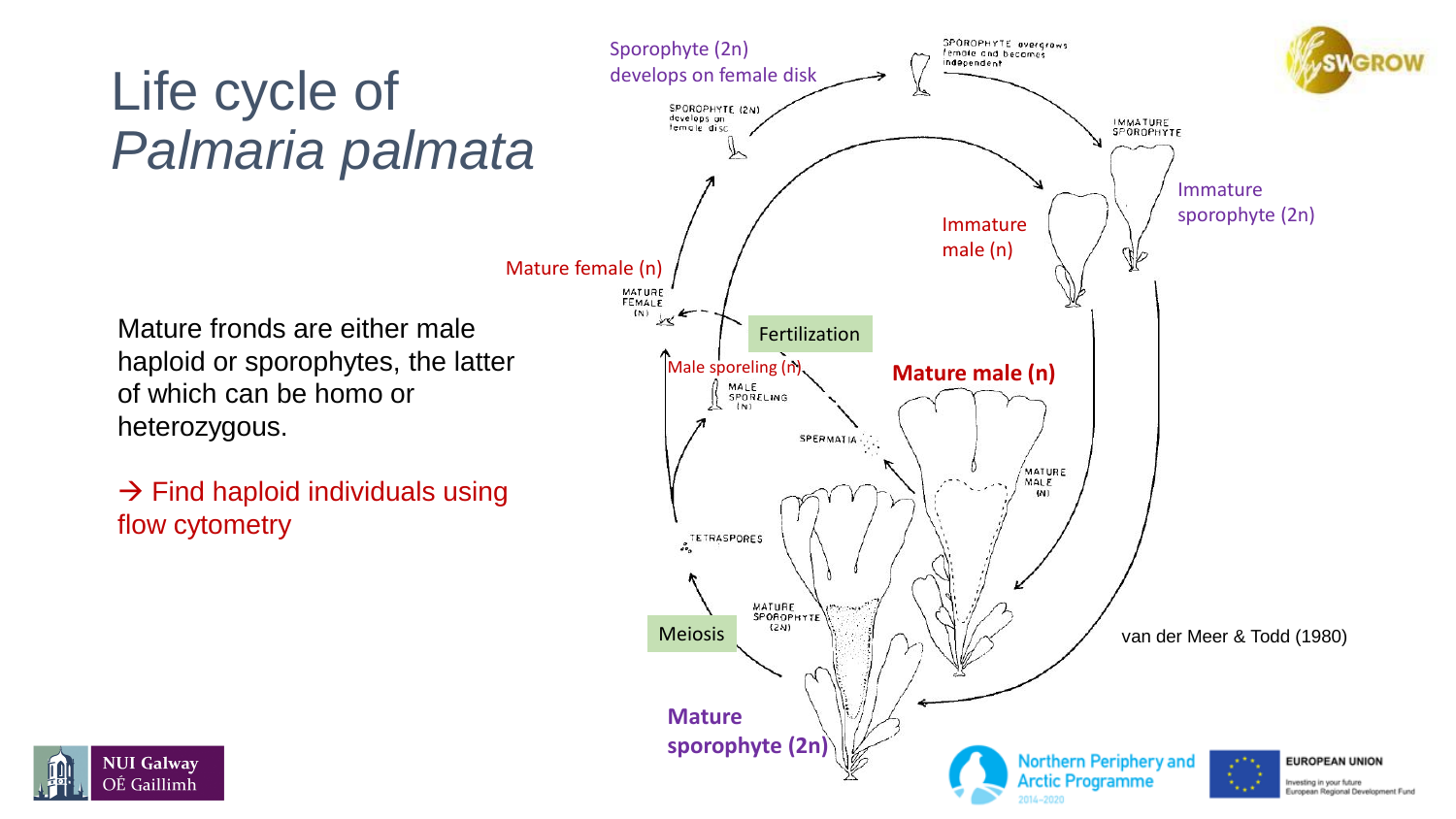

### Multidimensional scaling (MDS) plots of SNPs on *Alaria* genomes



Also part of Bringloe, Trevor; Fort, Antoine; **Inaba, Masami; Sulpice, Ronan; Ní Ghriofa, Cliodhna; Mols-Mortensen, Agnes**; Filbee-Dexter, Karen; Vieira, Christophe; Kawaii, Hiroshi; Hanyuda, Takeaki; Krause-Jensen, Dorte; Olesen, Birgit; Verbruggen, Heroen, **Molecular Ecology**, in review





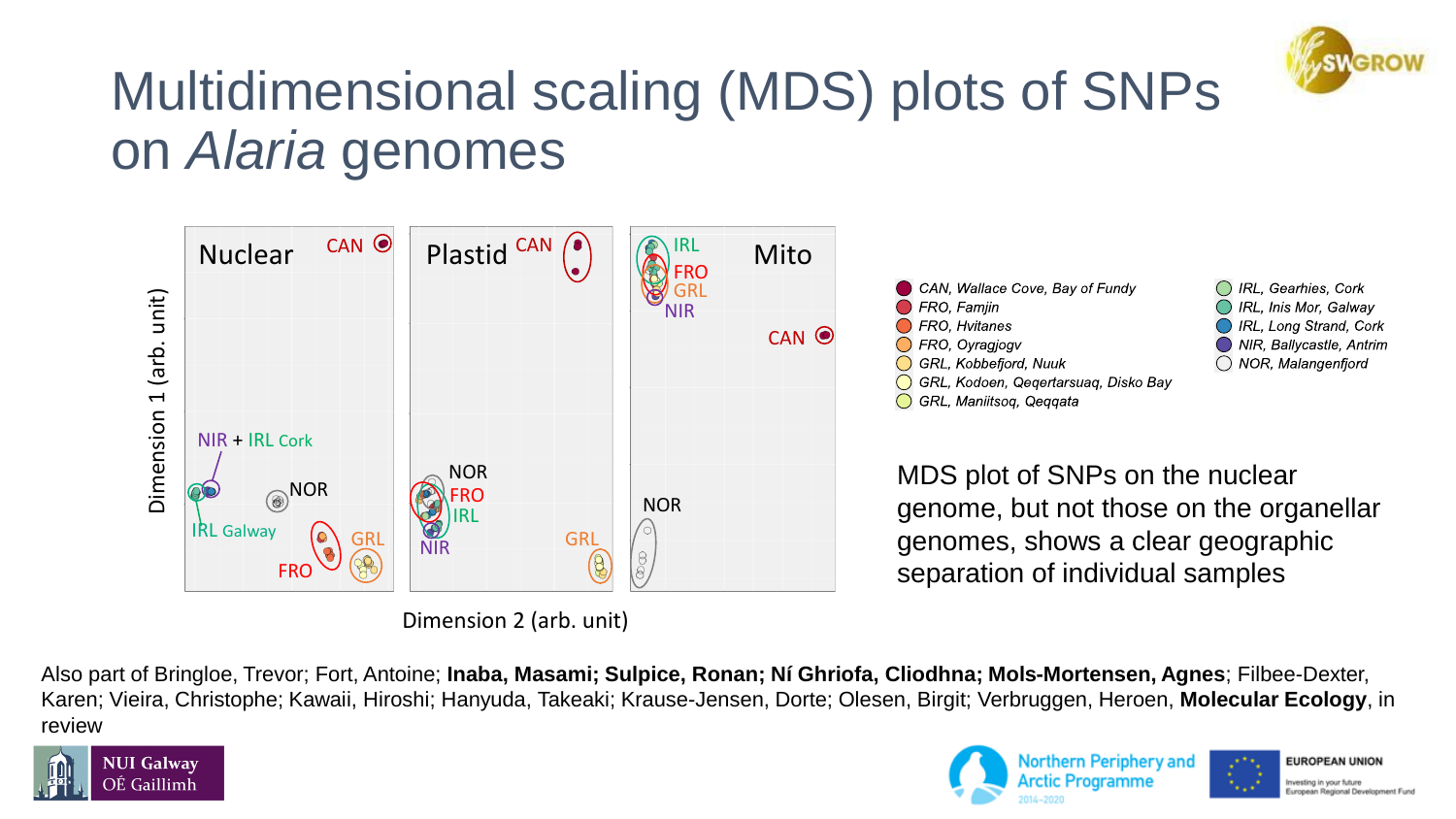#### Design of assay to detect country-specific SNPs

Cleaved amplified polymorphic sequences (CAPS) assays

Example: IRL1\_FatI

TTATGTAGCCTTTAGCATGCCCGTGCCAAACCATTTGACCTC TCTTAACCCGTTCACCACTGAAGACATTACCCTACTCTAAAT CCAACTAGCTTGTCCCCAAAAACGAGGGTGGAGTTCTGAAGG GGTTAAGGTGTTTCTCTTAAATCGAGCTCTCTAAAAGTGTAG CCCCCCCTGCACCTCTATCGTAGCACCTATGCTTAGTCCTTA CC**CATG**CTTACCCCTTACCGTACCTTGCAATGGATTGTGGCA GCCGCCTCTGCGTTGAAGTACCTGTCCACTCTCTGCGCCCCT TTTCGGT



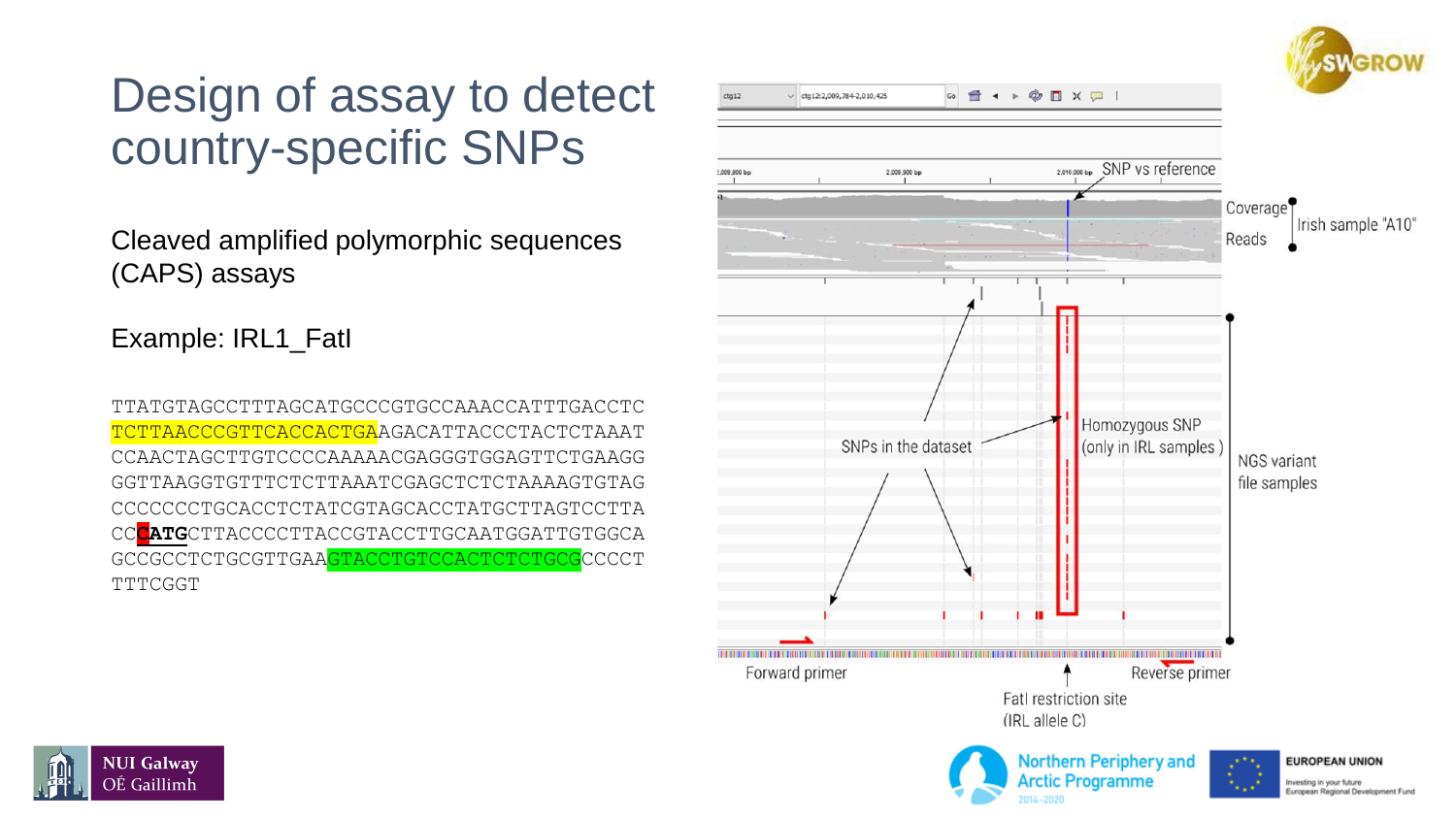

### CAPS assay detects individuals from the country



**Inaba, Masami**; Fort, Antoine; Bringloe, Trevor; **Mols-Mortensen, Agnes; Ni Ghriofa, Cliodhna; Sulpice, Ronan, Algal Research**, in review







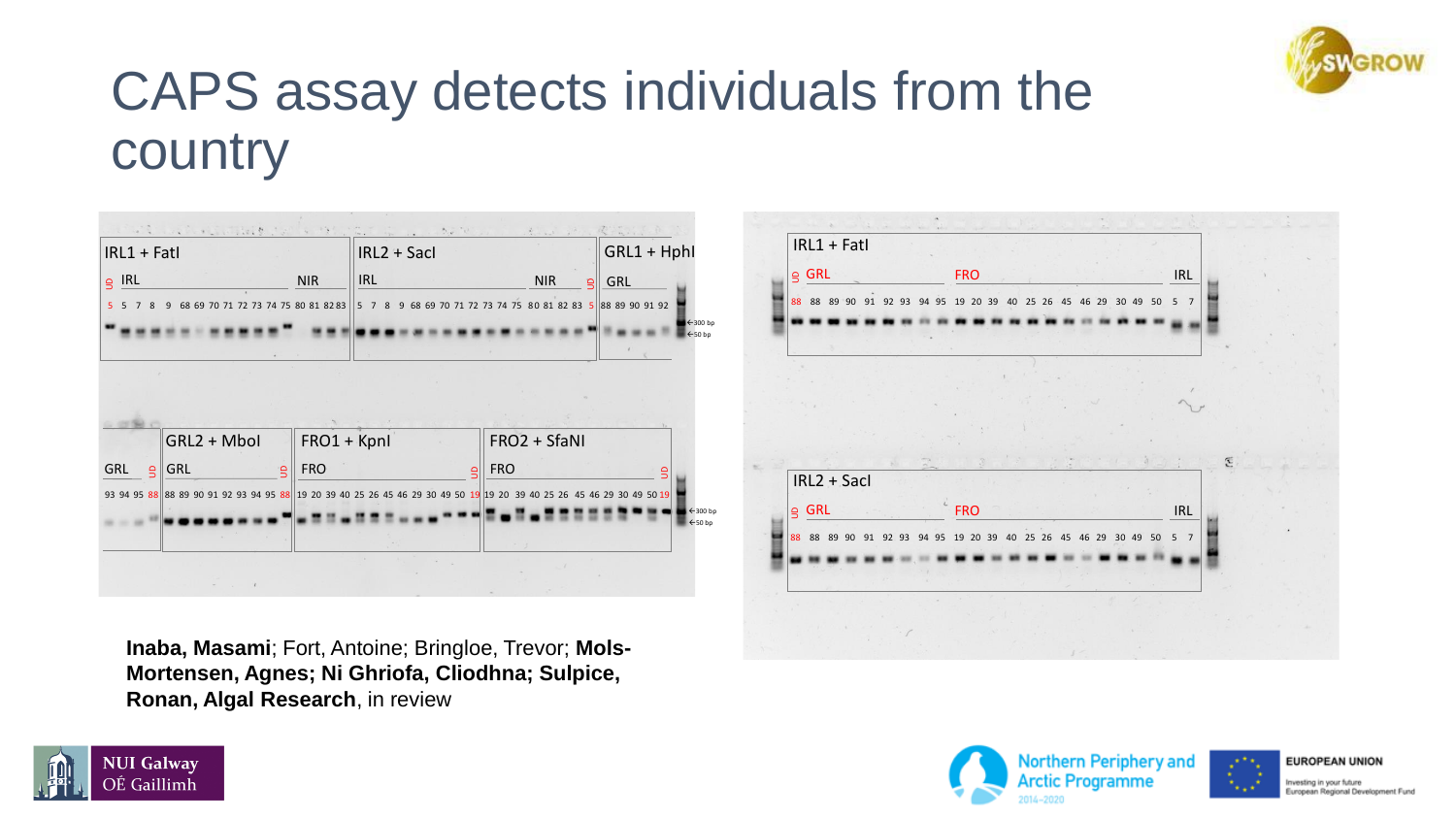

#### Metabarcoding assay for identification of commercial seaweed species

Quality characteristics of seaweeds are species-dependent. But we don't have reliable methods to identify species in commercial seaweed products.

What we need: Establish a robust and reliable tool to identify species in seaweeds sold worldwide

 $\rightarrow$  Metabarcoding

Masami Inaba and Sandra Garcia





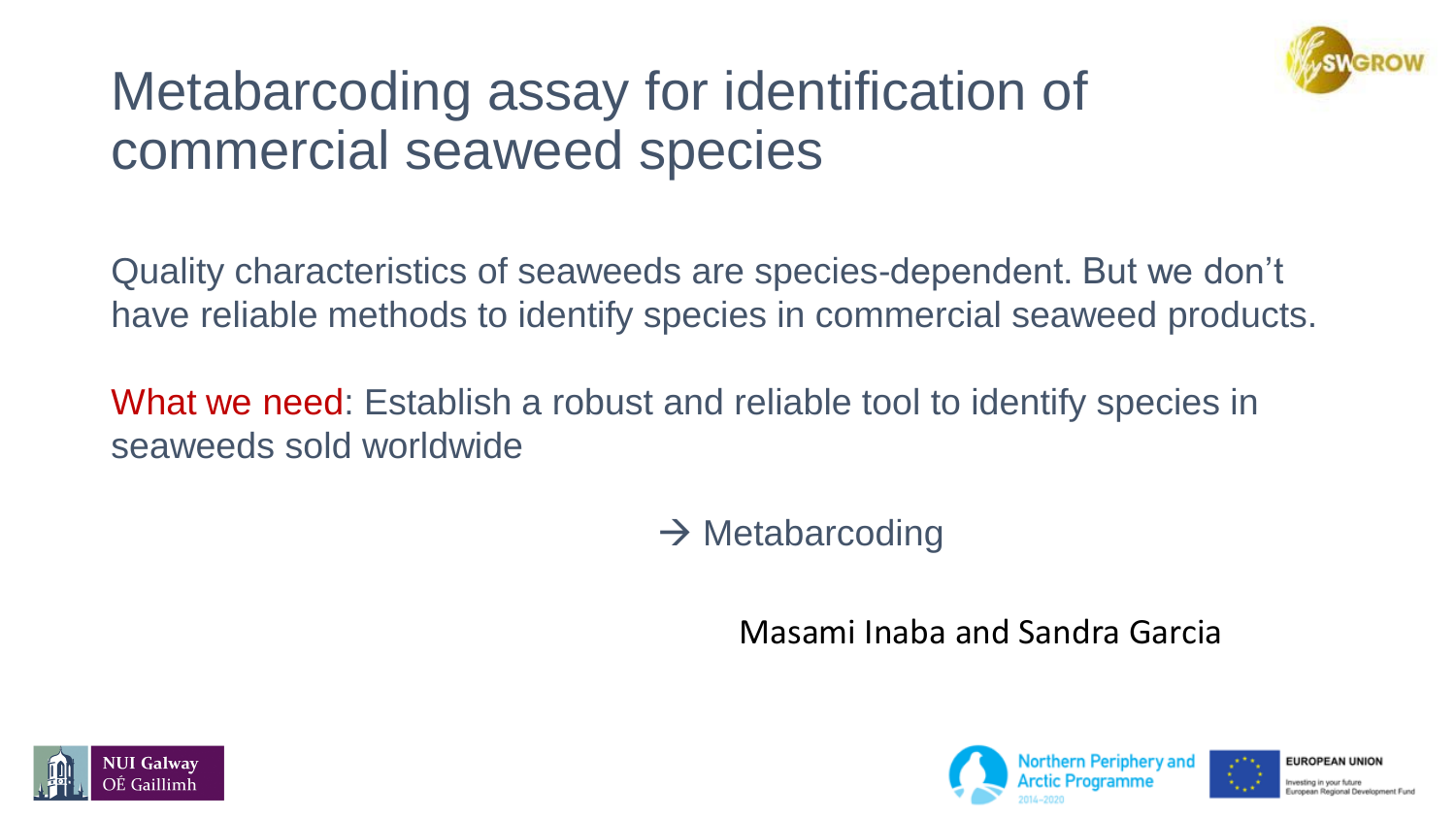

#### Metabarcoding

#### DNA barcoding + NGS = Simultaneous identification of multiple species in a sample







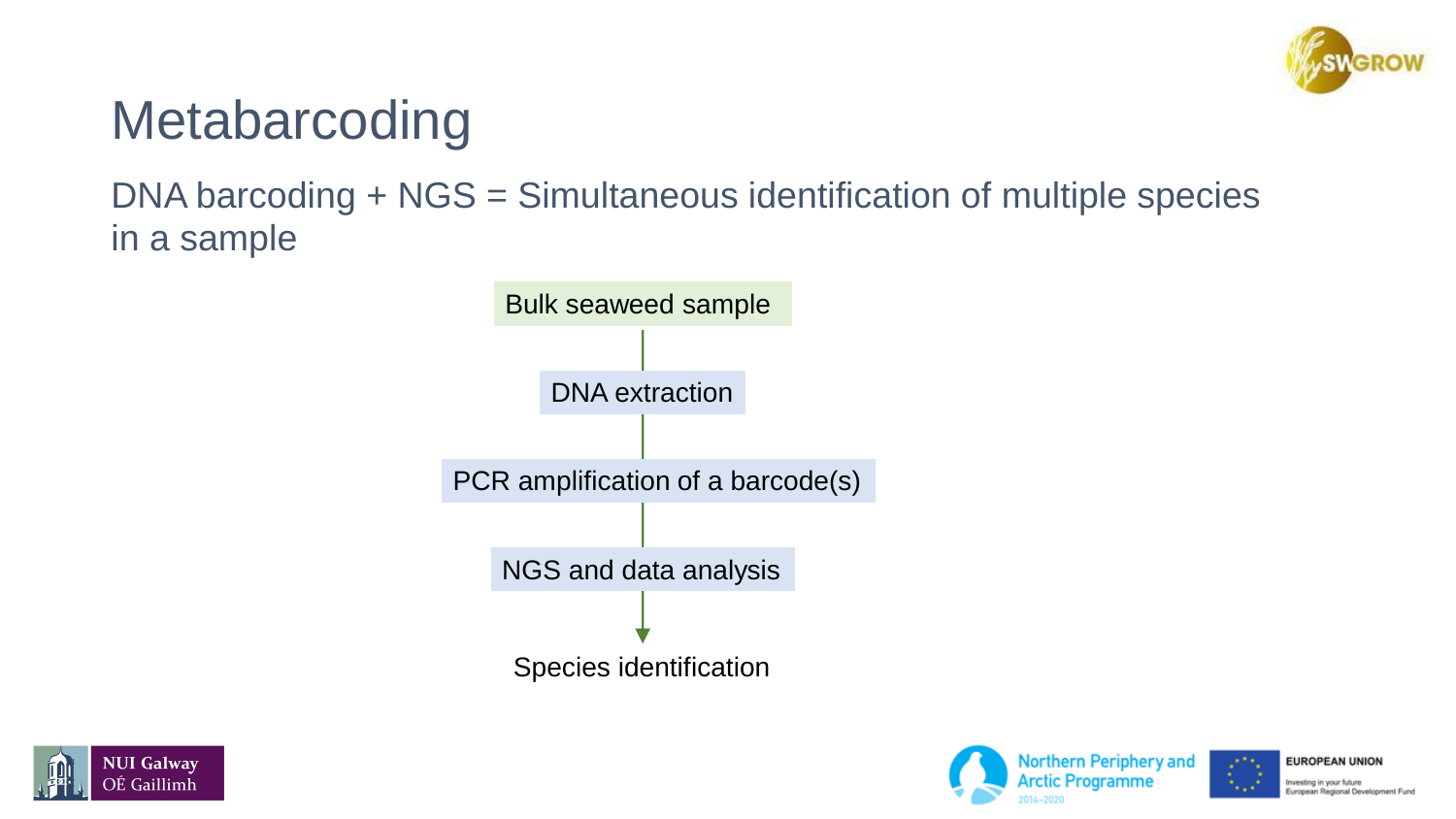

### **Steps**

(1) Design universal primers for brown, red and green algae

(2) Collect seaweed samples to test the primers

(3) Find suitable NGS platform and protocols

(4) Test on commercial seaweed products





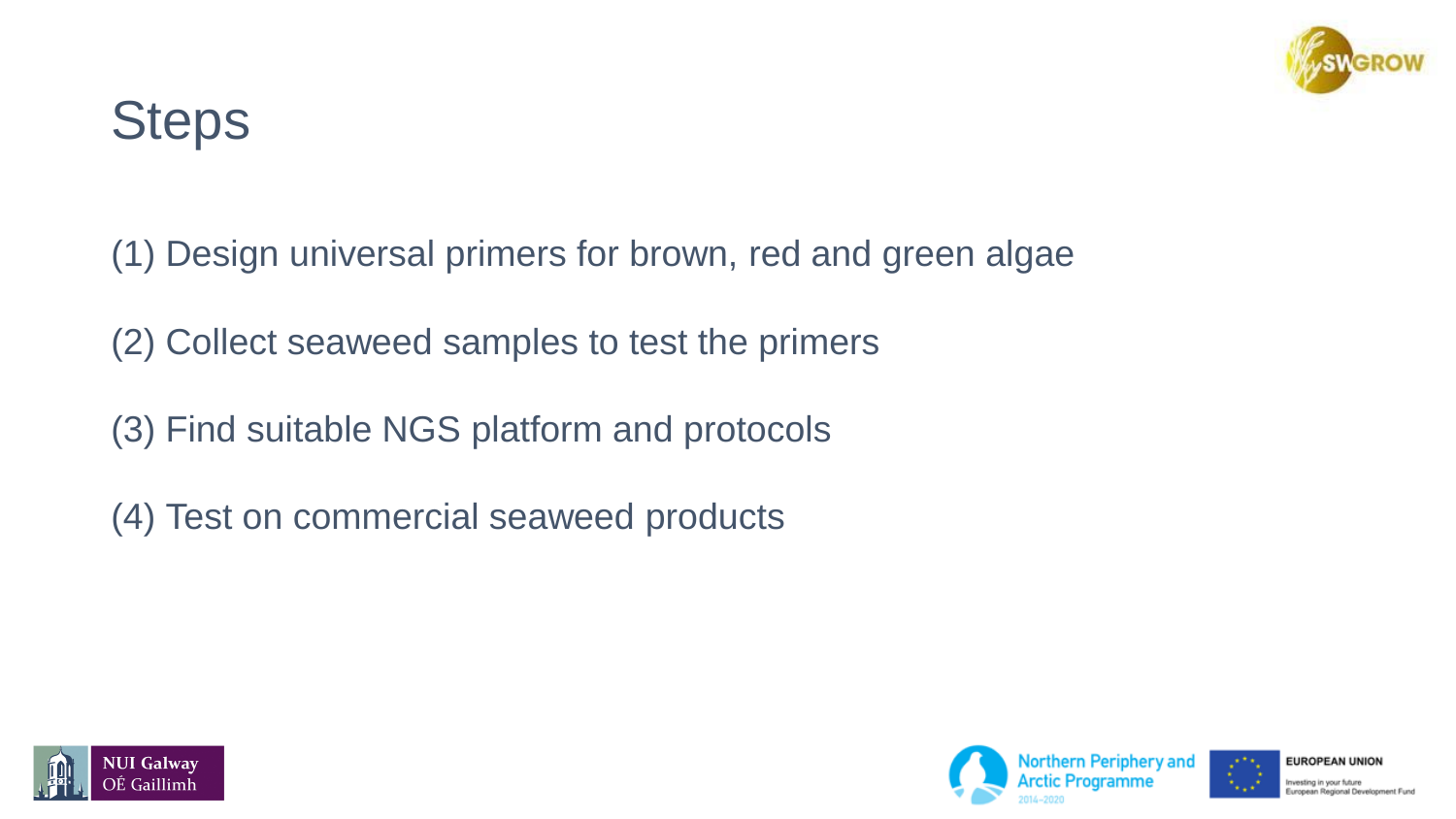

### Universal primers in traditional barcode regions

- *rbcL*, *tufA*, *cox1*, ITS sequences collected from NCBI
- Most of published *rbcL* and *cox1* primers cannot be used
- Designed 11 pairs of primers on *rbcL* and *cox1* regions
- Tested the primers on seaweeds collected in Galway and elsewhere
- PCR & Sanger sequencing successful

❖ Search for new barcodes by comparing organellar genome sequences going on



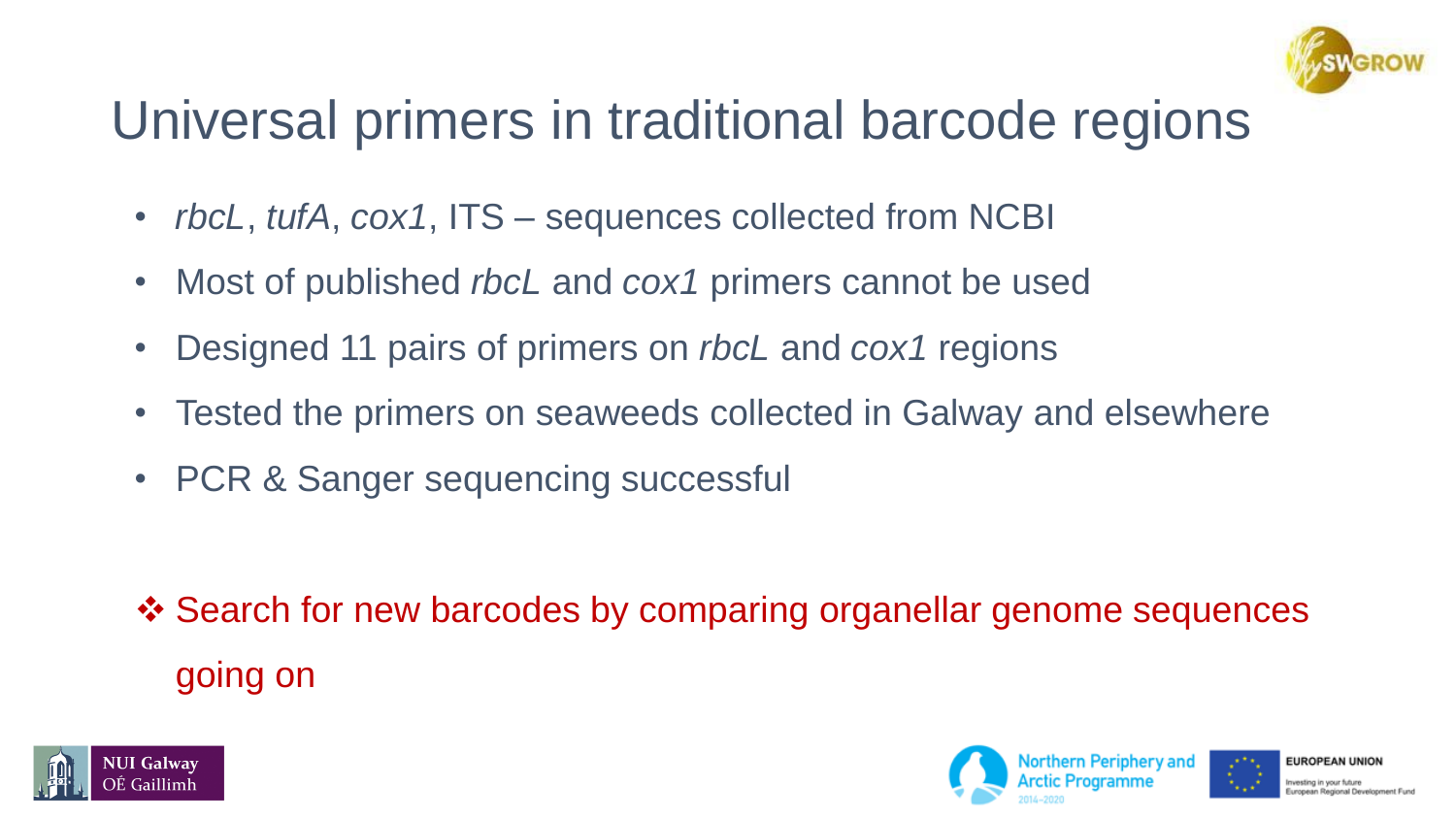| (*1) A band of expected size plus other bands |                                                |                  | $\left  \right $ (*2) Low yield | (*3) No amplification |            |             |            |            |            |            |            |            |            |
|-----------------------------------------------|------------------------------------------------|------------------|---------------------------------|-----------------------|------------|-------------|------------|------------|------------|------------|------------|------------|------------|
|                                               |                                                |                  | rbcLred                         | rbcLred               | rbcLred    | rbcLbrown   | rbcLbrown  | rbcLbrown  | rbcLbrown  | rbcLgreen  | cox1red    | cox1brown  | cox1brown  |
|                                               |                                                |                  | $171 + 172$                     | 173+174               | 175+176    | $177 + 178$ | 179+180    | 181+182    | 183+184    | 185+186    | 187+188    | 189+190    | 191+192    |
|                                               | Group Species                                  | ID               | 589 bp                          | 331 bp                | 447 bp     | 549 bp      | 373 bp     | 447 bp     | 503 bp     | 784 bp     | 619 bp     | 685 bp     | 384 bp     |
| <b>B1</b>                                     | Alaria esculenta                               | a <sub>5</sub>   |                                 |                       |            | <b>52C</b>  | <b>52C</b> | <b>52C</b> | 52C        |            |            | 52C        | <b>52C</b> |
|                                               | <b>Fucus vesiculosus</b>                       | $\overline{2}$   |                                 |                       |            | <b>50C</b>  | <b>50C</b> | <b>50C</b> | <b>50C</b> |            |            | <b>50C</b> | <b>50C</b> |
|                                               | <b>Ascophyllum nodosum</b>                     | $\overline{7}$   |                                 |                       |            | <b>50C</b>  | <b>50C</b> | <b>50C</b> | $(*3)$     |            |            | <b>50C</b> | <b>50C</b> |
|                                               | Saccharina latissima                           | 8                |                                 |                       |            | <b>50C</b>  | <b>50C</b> | <b>50C</b> | $50C (*1)$ |            |            | <b>50C</b> | <b>50C</b> |
|                                               | Laminaria digitata                             | $\boldsymbol{9}$ |                                 |                       |            | <b>50C</b>  | <b>50C</b> | <b>50C</b> | <b>50C</b> |            |            | <b>50C</b> | <b>50C</b> |
| <b>B2</b>                                     | <b>Fucus spiralis</b>                          | $\mathbf{1}$     |                                 |                       |            | <b>50C</b>  | <b>50C</b> | <b>50C</b> | <b>50C</b> |            |            | <b>50C</b> | <b>50C</b> |
|                                               | <b>Fucus serratus</b><br>Pelvetia canaliculata | 5                |                                 |                       |            | <b>50C</b>  | <b>50C</b> | <b>50C</b> | <b>50C</b> |            |            | <b>50C</b> | <b>50C</b> |
|                                               |                                                | 10               |                                 |                       |            | <b>50C</b>  | <b>50C</b> | <b>50C</b> | <b>50C</b> |            |            | <b>50C</b> | <b>50C</b> |
|                                               | Sargassum muticum                              | 6                |                                 |                       |            | <b>50C</b>  | <b>50C</b> | <b>50C</b> | <b>50C</b> |            |            | <b>50C</b> | <b>50C</b> |
| <b>R1</b>                                     | Palmaria palmata                               | p <sub>2</sub>   | 54C (*1)                        | <b>54C</b>            | <b>54C</b> |             |            |            |            |            | $50C (*1)$ |            |            |
|                                               | Gracilaria                                     | 11               | 54C                             | <b>54C</b>            | <b>54C</b> |             |            |            |            |            | <b>50C</b> |            |            |
|                                               | Porphyra                                       | 12               | 54C                             | 54C                   | <b>54C</b> |             |            |            |            |            | $50C (*2)$ |            |            |
|                                               | <b>Chondrus crispus</b>                        | 13               | 54C                             | 54C                   | <b>54C</b> |             |            |            |            |            | <b>50C</b> |            |            |
|                                               | <b>Furcellaria lumbricalis</b>                 | 22               | <b>54C</b>                      | <b>54C</b>            | <b>54C</b> |             |            |            |            |            | $50C (*2)$ |            |            |
| R <sub>2</sub>                                | Corallina officinalis                          | 14               | 54C (*2)                        | <b>54C</b>            | 54C (*2)   |             |            |            |            |            | <b>50C</b> |            |            |
|                                               | Osmundea                                       | 15               | 54C (*2)                        | <b>54C</b>            | <b>54C</b> |             |            |            |            |            | <b>50C</b> |            |            |
|                                               | Ceramium                                       | 18               | 54C                             | 54C                   | <b>54C</b> |             |            |            |            |            | <b>50C</b> |            |            |
|                                               | Delesseria sanguinea                           | 20               | 54C (*2)                        | <b>54C</b>            | <b>54C</b> |             |            |            |            |            | $(*3)$     |            |            |
|                                               | Porphyra                                       | 26               |                                 |                       |            |             |            |            |            |            |            |            |            |
| R3                                            | Dumontia contorta                              | 21               | $(*3)$                          | $(*3)$                | $(*3)$     |             |            |            |            |            | $(*3)$     |            |            |
|                                               | Lomentaria articulata                          | 23               | $(*3)$                          | $(*3)$                | $(*3)$     |             |            |            |            |            | $(*3)$     |            |            |
|                                               | Stenogramme interrup                           | 25               | 54C (*2)                        | <b>54C</b>            | <b>54C</b> |             |            |            |            |            | <b>50C</b> |            |            |
|                                               | Vertebrata                                     | 27               | <b>54C</b>                      | <b>54C</b>            | <b>54C</b> |             |            |            |            |            | <b>50C</b> |            |            |
|                                               | Polysiphonia                                   | 29               | <b>54C</b>                      | <b>54C</b>            | <b>54C</b> |             |            |            |            |            | <b>50C</b> |            |            |
| G1                                            | Ulva australis (UA)                            | 30               |                                 |                       |            |             |            |            |            | 53C (*2)   |            |            |            |
|                                               | Ulva fenestrata (BR1.1)                        | 31               |                                 |                       |            |             |            |            |            | 53C (*1)   |            |            |            |
|                                               | Ulva rigida (CAL1)                             | 32               |                                 |                       |            |             |            |            |            | 53C (*1)   |            |            |            |
|                                               | Ulva compressa (CORN:                          | 33               |                                 |                       |            |             |            |            |            | 53C (*1)   |            |            |            |
|                                               | Ulva sp. A (CORN1)                             | 34               |                                 |                       |            |             |            |            |            | 53C (*1)   |            |            |            |
|                                               | Ulva lacinulata (D0S9)                         | 35               |                                 |                       |            |             |            |            |            | 53C $(*1)$ |            |            |            |
|                                               | Ulva gigantea (SIL11)                          | 36               |                                 |                       |            |             |            |            |            | 53C (*1)   |            |            |            |
|                                               | Ulva lacinulata (CORN1                         | 37               |                                 |                       |            |             |            |            |            | 53C $(*1)$ |            |            |            |
|                                               | Ulva intestinalis (B1.1)                       | 38               |                                 |                       |            |             |            |            |            | 53C (*1)   |            |            |            |
| G2                                            | Ulva spp                                       | 16               |                                 |                       |            |             |            |            |            | $(*3)$     |            |            |            |
|                                               | Cladophora sp                                  | 28               |                                 |                       |            |             |            |            |            | $(*3)$     |            |            |            |
|                                               | Ulva compressa (PIER5)                         | 39               |                                 |                       |            |             |            |            |            | <b>50C</b> |            |            |            |
|                                               | Ulva compressa (PIER6)                         | 40               |                                 |                       |            |             |            |            |            | <b>50C</b> |            |            |            |
|                                               |                                                |                  |                                 |                       |            |             |            |            |            |            |            |            |            |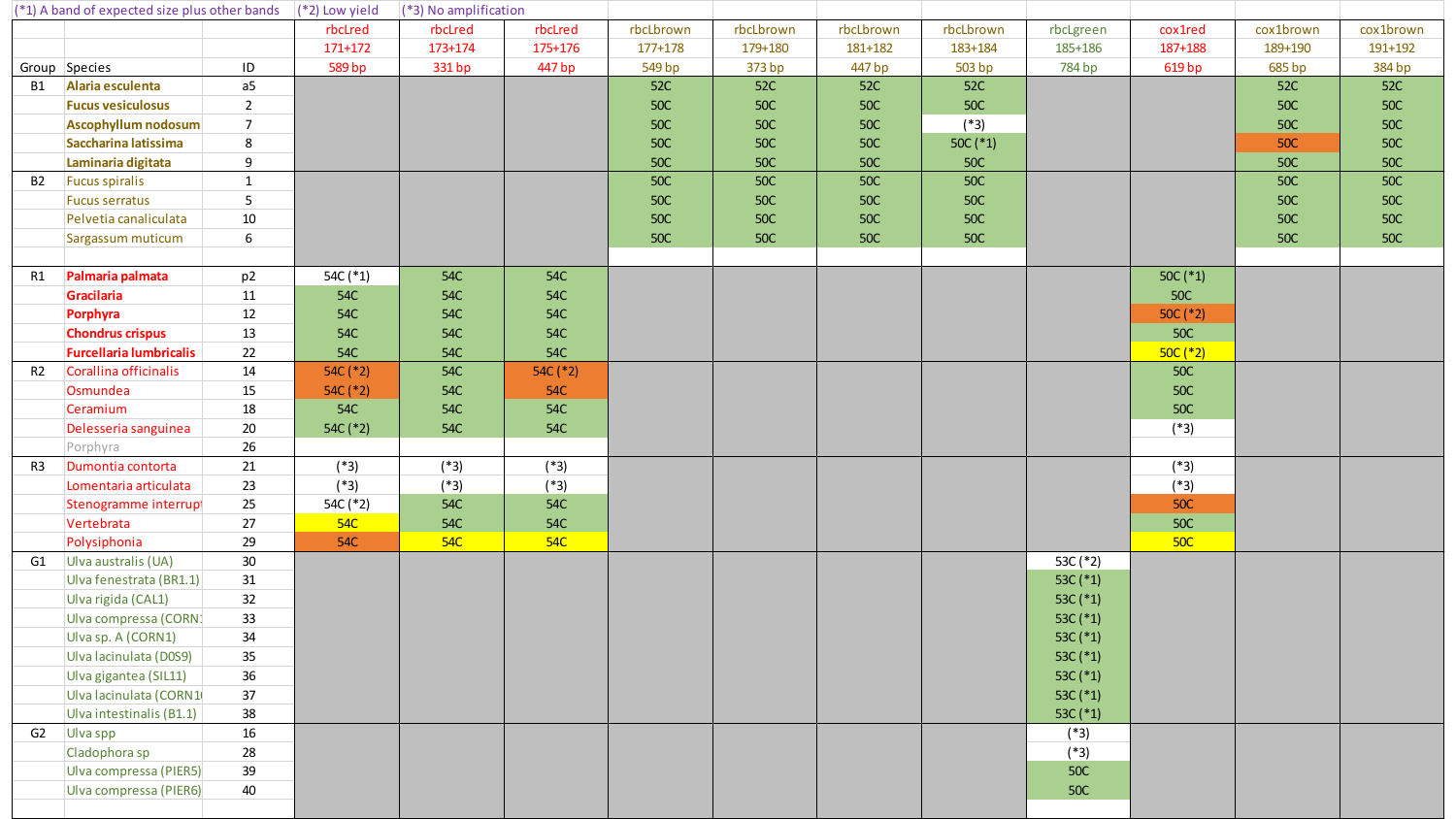### NGS platforms

Various platforms using different sequencing chemistry and technologies

#### **Illumina**

Currently most widely used system for e-metabarcoding / short reads

#### **Roche 454**

Long reads / high costs

#### **Oxford Nanopore**

Long reads, less expensive / high error rates

We are collecting protocols and identifying service suppliers to find which methods work best

Also, in discussions to share expertise with Olivier De Clerck, who is developing same BUT only for greens.